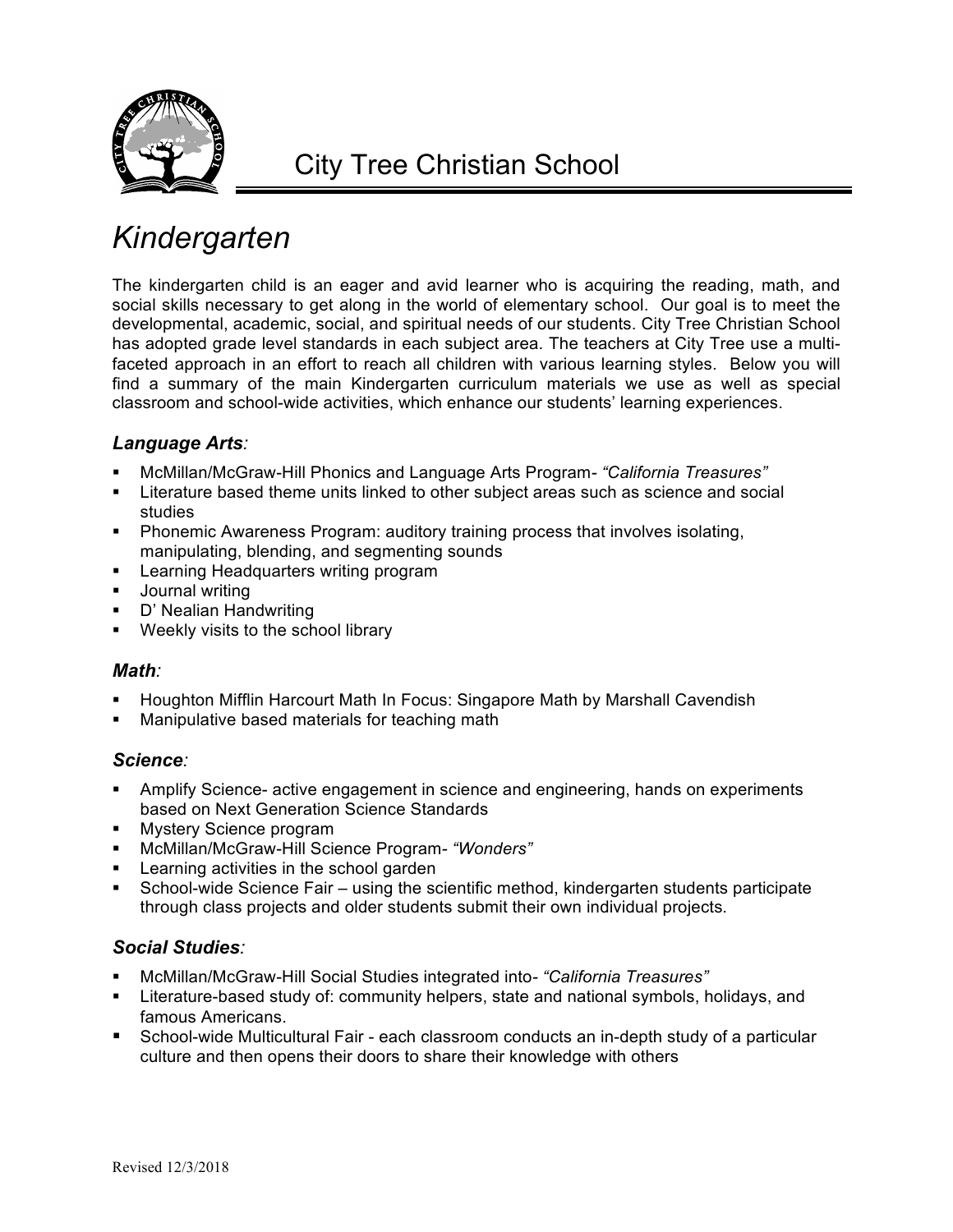## *Christian Education:*

- § Children Desiring God Program- *"Jesus, What a Savior: A Study for Children on Redemption"*
- § Chapel each Friday 10:30 11:10
- § Memory Verse Program- students memorize verses related to chapel lessons
- Bible reading, prayer, and devotions

## *Physical Education:*

- § SPARK Program (**S**ports, **P**lay and **A**ctive **R**ecreation for **K**ids) a physical education program
- § Climbing Wall activities
- Physical Education in the park a weekly trip for special activities

### *Technology:*

*Specialist meets with students each week*

- Students attend a Technology Class each week with a special teacher
- § Students visit the computer lab four days a week
- § Using Microsoft Word, Excel and PowerPoint, students understand basics of using a computer as a tool for learning.
- Theme-based and grade-specific curriculum-based projects that work toward managing files, formatting text and graphics and navigating within and between programs
- Learn and practice safe computing skills

## *Art:*

*Specialist meets with students every other week*

- Elements of art emphasis: color line, shape, pattern, and form
- **•** Art projects using various mediums such as oil pastel, paint, ink, clay, and paper
- § Thematic projects
- Famous artist studies

## *Spanish:*

*Specialist meets with students two days a week*

- Introduction to Conversation I
- § Grammar introduction through songs and dialogs
- Introduction to vocabulary I (colors, numbers, food, body parts, animals, clothing, professions, family)
- **Pronunciation**
- § Pre-reading I

## *Music:*

*Specialist meets with students two days a week*

- § Singing
- Movement and Dancing
- § Hymns, spirituals, and folk songs
- § Music appreciation (old and new composers, classics, basic music theory and instruments)
- **•** Music field trips
- § School-wide Christmas and Spring Concerts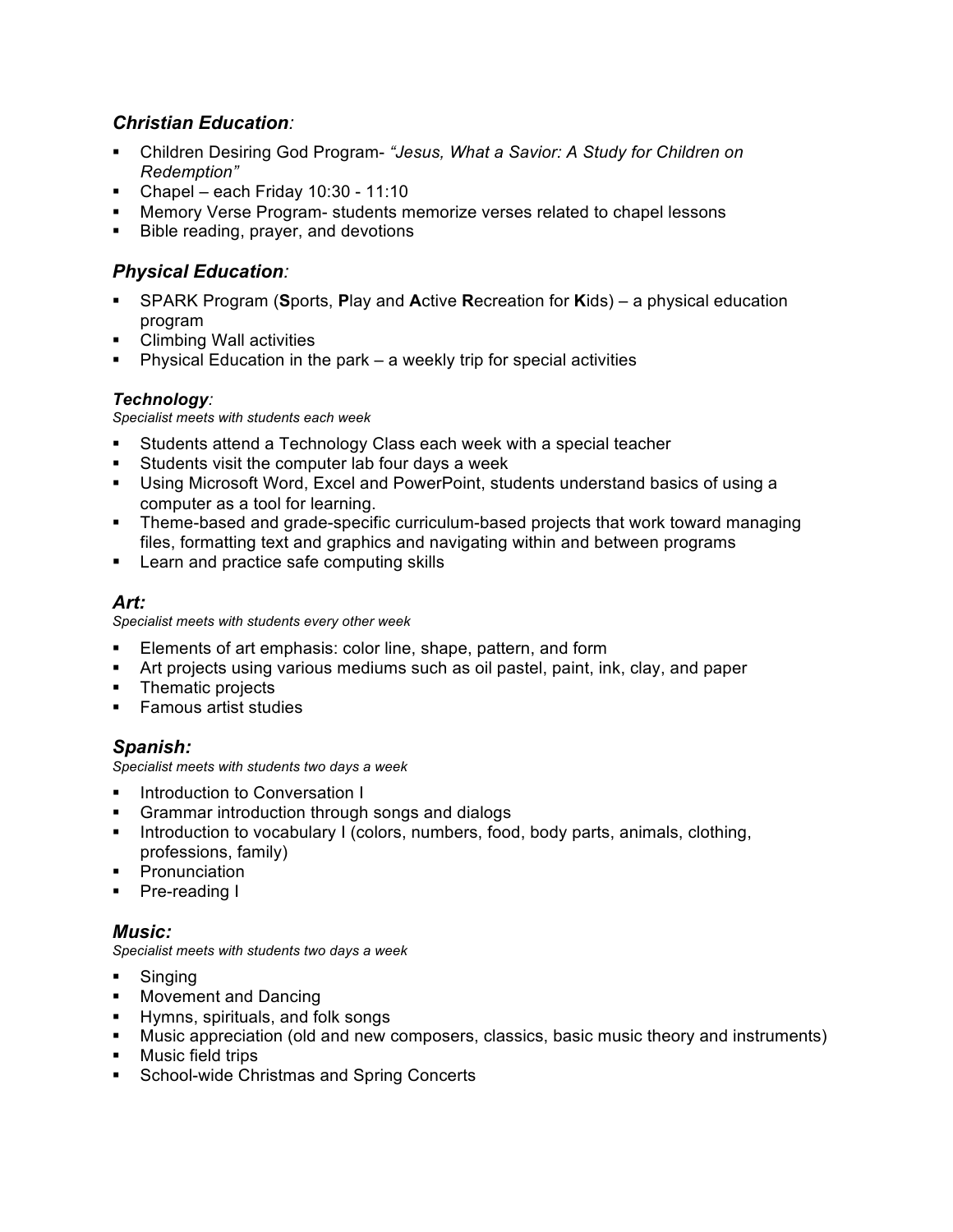

# *First Grade*

First grade is the time to lay the foundation for a lifetime of learning. Our goal is to meet the developmental, academic, social, and spiritual needs of our students. City Tree Christian School has adopted grade level standards in each subject area. The teachers at City Tree use a multifaceted approach in an effort to reach all children with various learning styles. Below you will find a summary of the main first grade curriculum materials we use as well as and special classroom and school-wide activities which enhance our students' learning experiences.

## *Language Arts:*

- § McMillan/McGraw-Hill Phonics and Language Arts Program*- "California Treasures"*
- § McMillan/McGraw-Hill Spelling Program
- Phonemic Awareness Program: auditory training process that involves isolating, manipulating, blending, and segmenting sounds
- Learning Headquarters writing program
- Cursive Handwriting
- Weekly visits to the school library

#### *Math:*

- § Houghton Mifflin Harcourt Math In Focus: Singapore Math by Marshall Cavendish
- Manipulative based materials for teaching math

#### *Science:*

- Amplify Science- active engagement in science and engineering, hands on experiments based on Next Generation Science Standards
- **Mystery Science program**
- § Interactive notebooks
- School-wide Science Fair- using the scientific method, first grade students participate through class projects

#### *Social Studies:*

- § McMillan/McGraw-Hill Social Studies Program- *"Family and Friends"*
- Interactive notebooks
- Assembly: "Old Fashion Kids"
- § School-wide Multicultural Fair each class conducts an in-depth study of a particular culture and then opens their doors to share their knowledge with others

## *Christian Education:*

§ Children Desiring God Program- *"The ABCs of God: A Study for Children on the promises of God*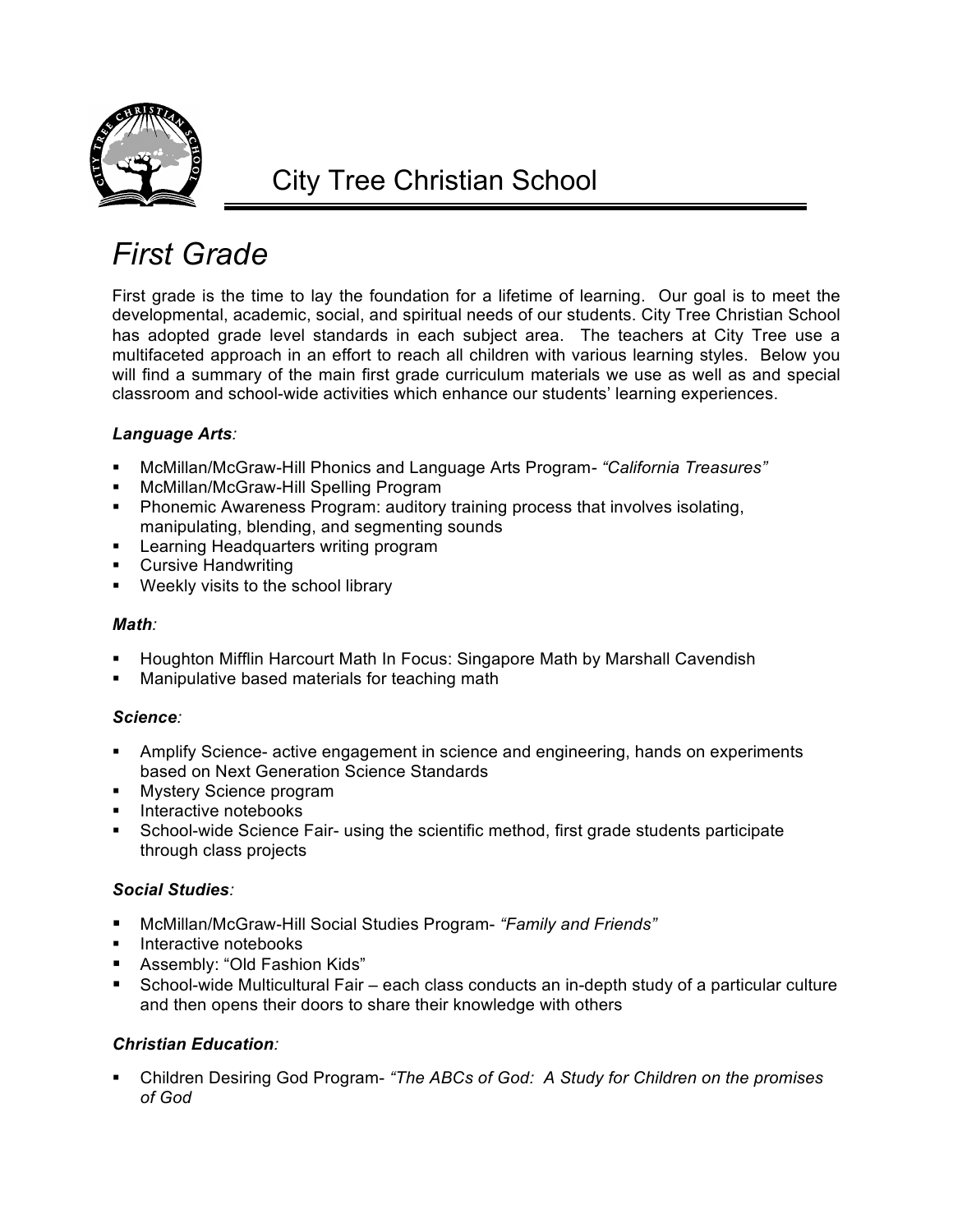- Chapel each Friday 10:30-11:10am
- Memory Verse Program- students memorize verses related to chapel lessons
- Bible reading, prayer, and devotions

- § SPARK Program (**S**ports, **P**lay and **A**ctive **R**ecreation for **K**ids) a physical education program
- Climbing Wall activities
- Fitness program and testing that includes periodic Fitness Fairs and Mile Runs
- **•** Physical Education in the park  $-$  a weekly trip for special activities

#### *Technology:*

*Specialist meets with students each week*

- § Students attend a Technology Class each week with a special teacher
- Students visit the computer lab three days a week
- § Using Microsoft Word, Excel and PowerPoint, students understand basics of using a computer as a tool for learning.
- Theme-based and grade-specific curriculum-based projects that work toward managing files, formatting text and graphics and navigating within and between programs
- Learn and practice safe computing skills

#### *Art:*

*Specialist meets with students every other week*

- § Elements of art emphasis: texture, line, shape, color, pattern, rhythm, form, and composition
- § Art projects using various mediums such as paint, clay, paper, oil pastel, and mixed media
- Famous artist studies

#### *Spanish:*

*Specialist meets with students two days a week*

- § Santillana Spanish Language Program-"Descubre el Español, Level B"
- Conversation I
- § Grammar introduction thru songs and dialogs
- § Vocabulary I (colors, numbers, food, body parts, animals, clothing, professions, family, weather, calendar)
- **•** Pronunciation
- Reading I
- Pre-writing

#### *Music:*

*Specialist meets with students two days a week*

- § Singing
- § Movement and dancing (emphasis on creative movement to music)
- § Music appreciation (old and new composers, classics, and instruments)
- Basic music theory and rhythm
- § Hymns, spirituals, and folk songs
- **•** Music field trips
- School-wide Christmas and Spring Concerts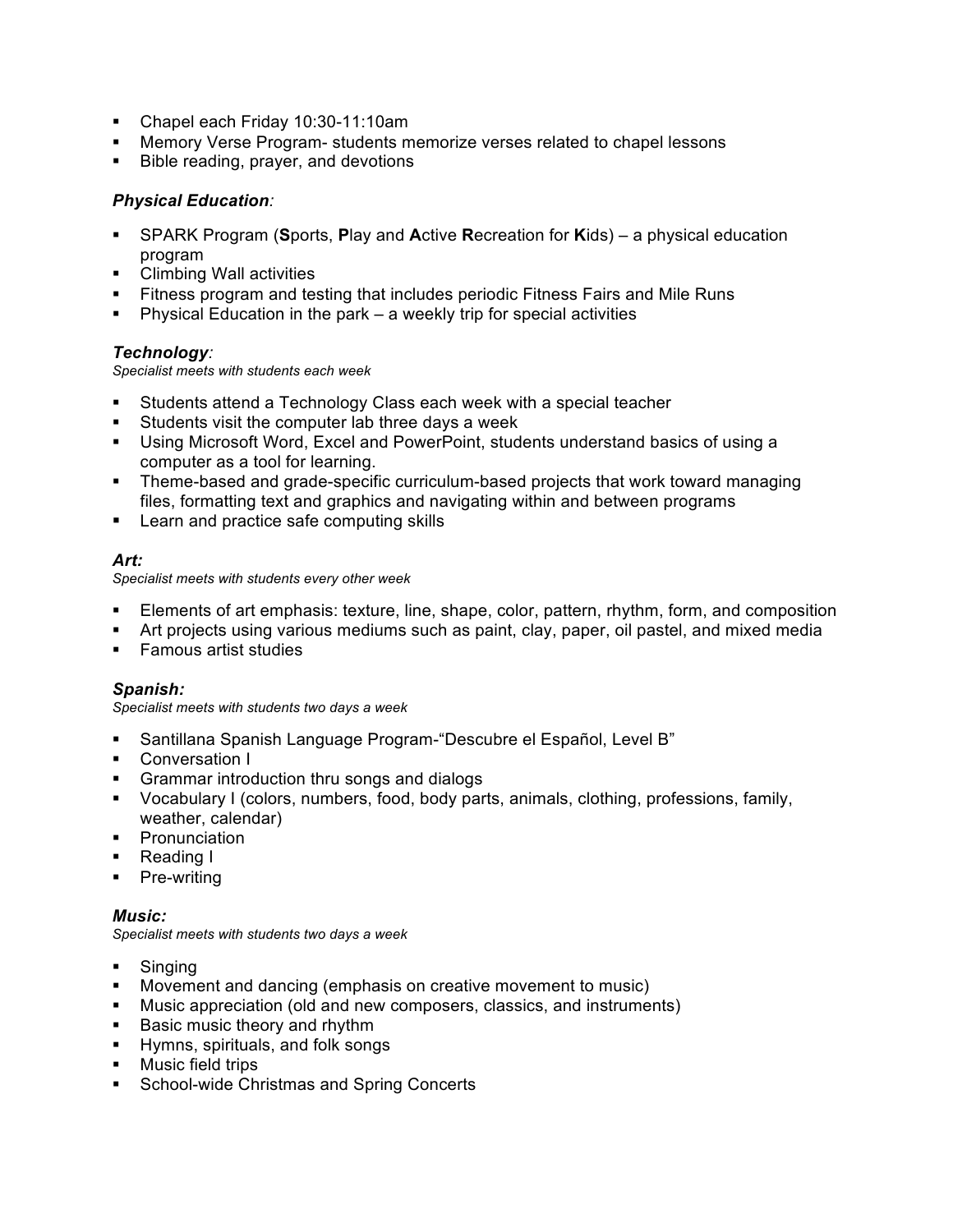

# *Second Grade*

The second grade child is becoming a more independent learner. They are developing skills to help them make choices and take responsibility for their own learning. Our goal is to meet the developmental, academic, social, and spiritual needs of our students. City Tree Christian School has adopted grade level standards in each subject area. The teachers at City Tree use a multifaceted approach in an effort to reach all children with various learning styles. Below you will find a summary of the main second grade curriculum materials we use as well as special school-wide activities which enhance our students' learning experiences.

### *Language Arts:*

- § McMillan/McGraw-Hill Phonics and Language Arts Program*- "California Treasures"*
- § McMillan/McGraw-Hill Spelling Program
- Phonemic Awareness Program: auditory training process that involves isolating, manipulating, blending, and segmenting sounds
- Learning Headquarters common core writing program
- Journal Writing
- Cursive Handwriting
- Weekly visits to the school library

### *Math:*

- § Houghton Mifflin Harcourt Math In Focus: Singapore Math by Marshall Cavendish
- Manipulative based materials for teaching math

#### *Science:*

- **Amplify Science- active engagement in science and engineering, hands on experiments** based on Next Generation Science Standards
- **Mystery Science program**
- § Interactive notebooks
- School-wide Science Fair- using the scientific method second grade students participate through class projects

#### *Social Studies:*

- § McMillan/McGraw-Hill Social Studies Program- "People and Places"
- § Interactive notebooks
- § School-wide Multicultural Fair each class conducts an in-depth study of a particular culture and then opens their doors to share their knowledge with others.

- § Children Desiring God Program- *"The ABC's of God: A Study for Children on the Promises of God"*
- § Chapel each Friday 10:30-11:10am
- § Memory Verse Program- students memorize verses related to chapel lessons
- § Bible reading, prayer, and devotions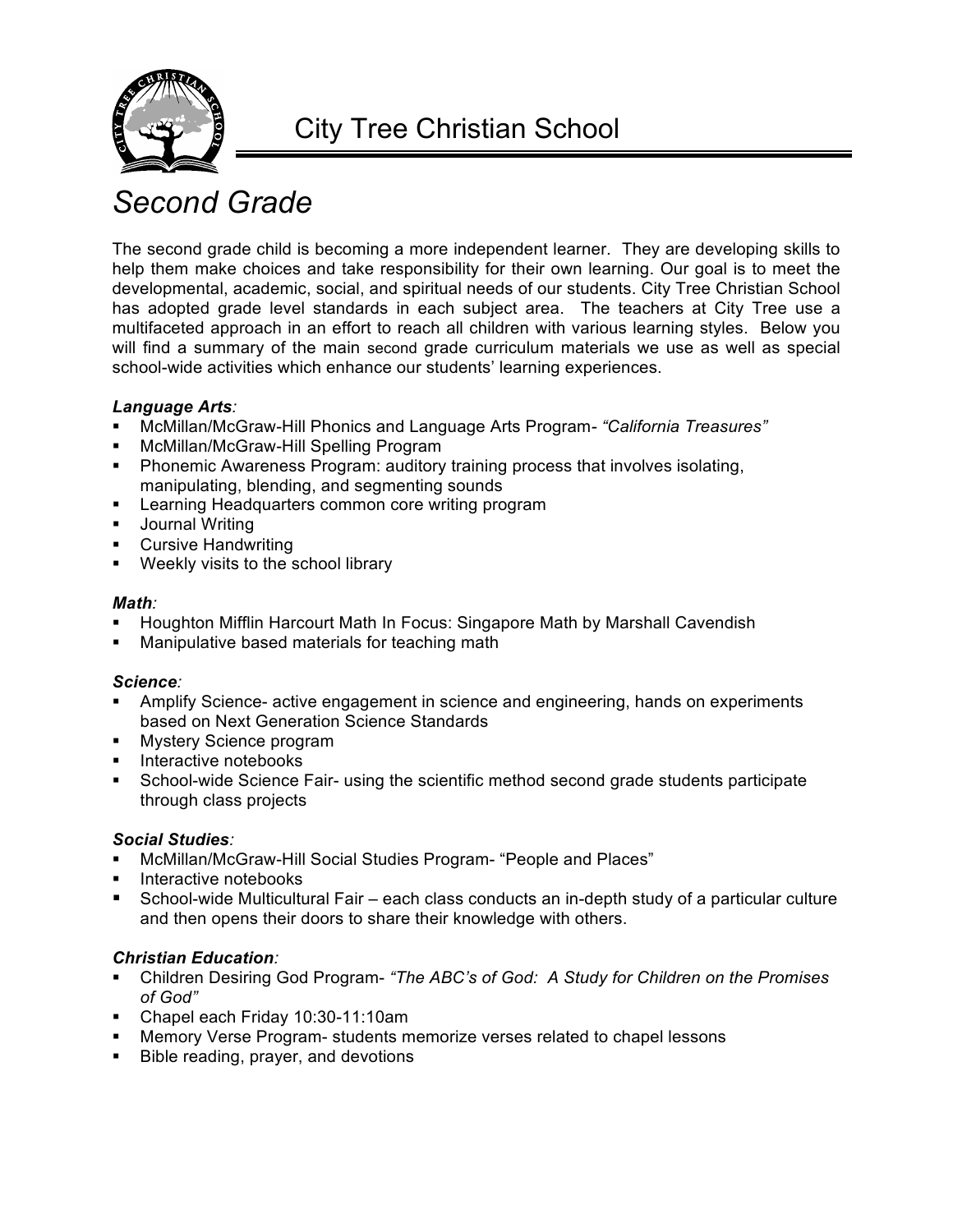- § SPARK Program (**S**ports, **P**lay and **A**ctive **R**ecreation for **K**ids) a physical education program
- Climbing Wall activities
- § Fitness program and testing that includes periodic Fitness Fairs and Mile Runs
- § Physical Education in the park a weekly trip for special activities

#### *Technology:*

*Specialist meets with students each week*

- § Students attend a Technology Class each week with a special teacher.
- Students visit the computer lab four days a week
- **Basic keyboarding skills, safe internet practices and effective computing skills.**
- Using Microsoft Office, students will learn basic skills in each program, as well as additional formatting skills such as adding bullets, centering and aligning text, changing fonts and colors, inserting graphics, formatting transitions and creating graphs and charts.

#### *Art:*

*Specialist meets with students every other week*

- § Elements of art emphasis: texture, line, pattern, rhythm, color, shape, composition, form, and symmetry
- § Art projects using various mediums such as paint, printmaking, collage, and clay
- Famous artist studies

#### *Spanish:*

*Specialist meets with students two days a week*

- § Santillana Spanish Language Program-"Descubre el Español, Level C"
- **•** Introduction to conversation II
- § Grammar introduction thru songs and dialogs
- § Vocabulary II (colors, numbers, food, body parts, animals, clothing, professions, family, weather, calendar)
- **•** Pronunciation
- Reading II
- § Writing I

#### *Music:*

*Specialist meets with students two days a week*

- § Singing
- § Movement and dancing (emphasis on creative movement to music)
- § Music appreciation (old and new composers, classics, and instruments)
- Basic music theory and note reading
- § Hymns, spirituals, and folk songs
- Music field trips
- School-wide Christmas and Spring Concert

#### *School Sponsored Extra Curricular Activities:*

• Choir, practice one day a week at lunch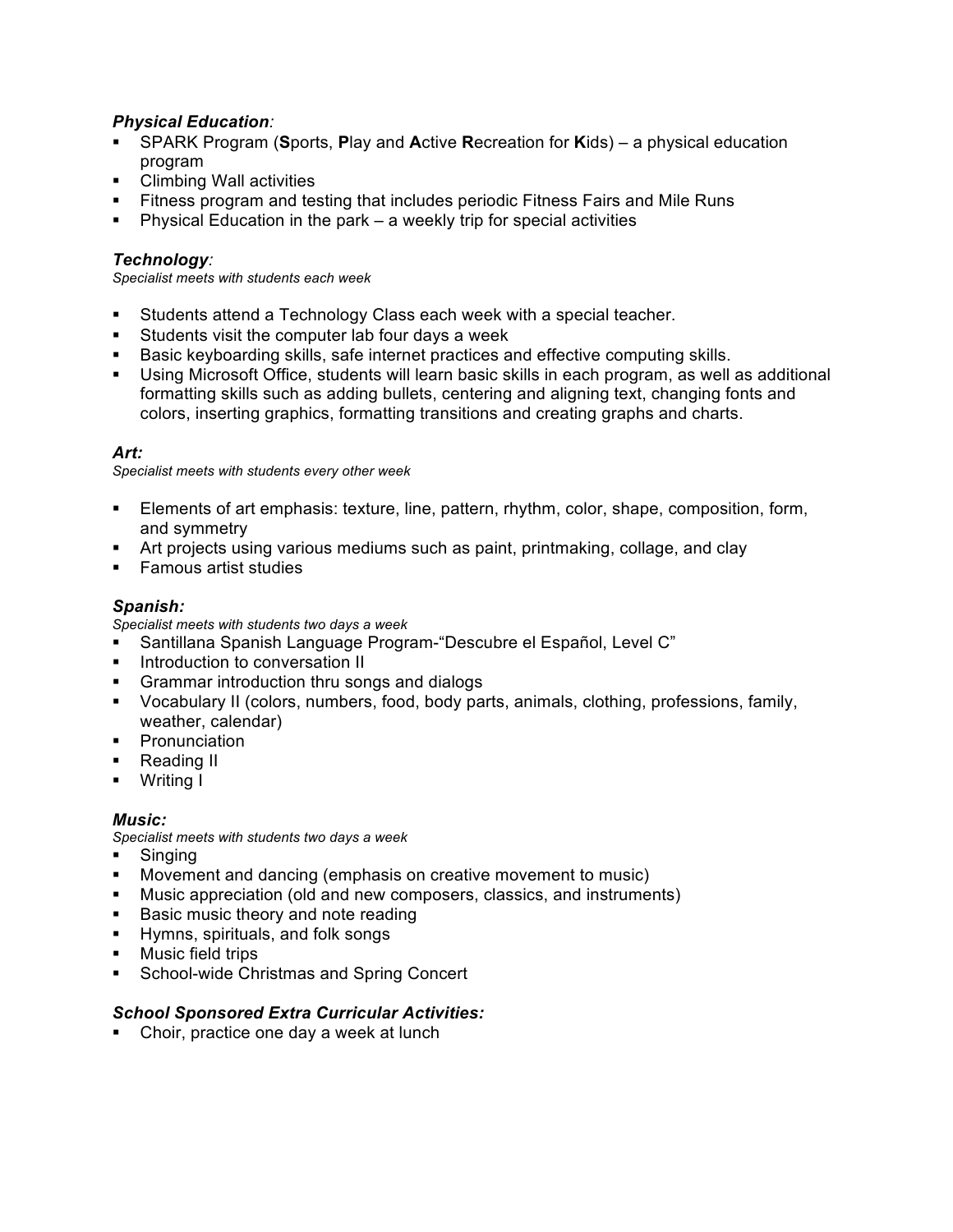

## *Third Grade*

The third grade child is beginning to develop as an independent learner. They have already acquired basic skills in the areas of reading, writing, and mathematics. These basic skills will continue to develop as they study literature, math, social studies and science as an upper primary grade level student. Our goal is to meet the spiritual, developmental, academic, and social needs of our students. City Tree Christian School has adopted grade level standards in each subject area. Below you will find a summary of the main third grade curriculum materials we use as well as classroom and special school-wide activities which enhance our students' learning experiences.

#### *Language Arts:*

- § McMillan/McGraw-Hill Language Arts Program*- "California Treasures"*
- § McMillan/McGraw-Hill Spelling Program
- Learning Headquarters common core writing program
- § Oral presentations and written reports based on genre
- Weekly visits to the school library

#### *Math:*

- § Houghton Mifflin Harcourt Math In Focus: Singapore Math by Marshall Cavendish
- Manipulative based materials for teaching math

#### *Science:*

- Amplify Science- active engagement in science and engineering, hands on experiments based on Next Generation Science Standards
- **Mystery Science program**
- **•** Interactive notebook
- § School-wide Science Fair- using the scientific method, third grade students participate through class experiments

#### *Social Studies:*

- § McMillan/McGraw-Hill Social Studies Program- *"California Communities"*
- § School-wide Multicultural Fair each classroom conducts an in-depth study of a particular country or culture and shares their knowledge with others

- § Children Desiring God Program- *"In the Beginning…Jesus"*
- § Chapel-each Friday 10:30-11:10am
- Memory Verse Program- students memorize verses related to chapel lessons
- Bible reading, prayer, and devotions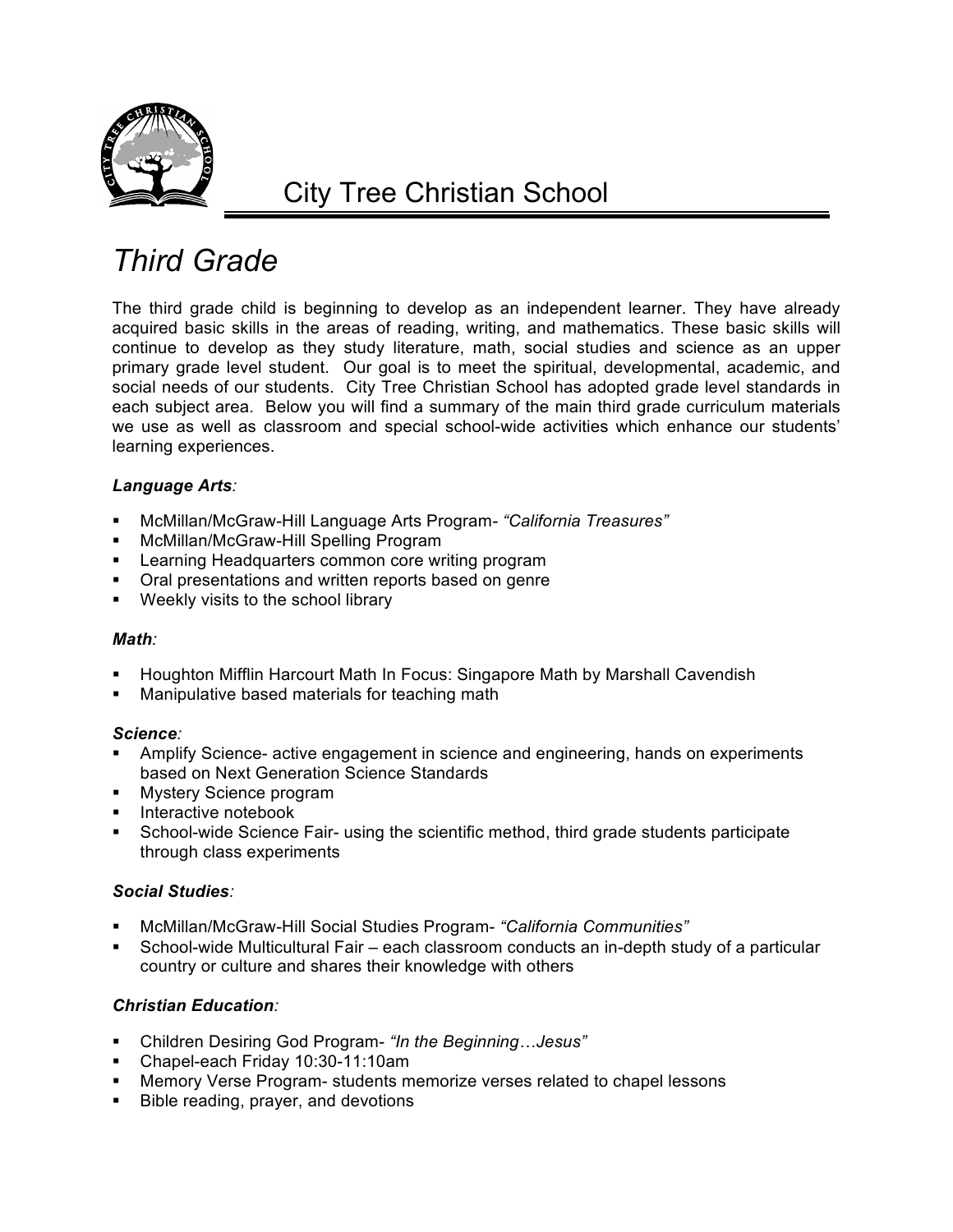- § SPARK Program (**S**ports, **P**lay and **A**ctive **R**ecreation for **K**ids) a physical education program
- § Fitness program and testing that includes periodic Fitness Fairs and Mile Runs
- Climbing Wall activities
- § Physical Education in the park a weekly trip for special activities

#### *Technology:*

*Specialist meets with students each week*

- § Students attend a Technology Class each week with a special teacher.
- Students visit the computer lab four days a week
- § Basic keyboarding skills, safe internet practices and effective computing skills.
- § Using Microsoft Office, students will learn basic skills in each program, as well as additional formatting skills such as adding bullets, centering and aligning text, changing fonts and colors, inserting graphics, formatting transitions and creating graphs and charts.

#### *Art:*

*Specialist meets with students every other week*

- Elements of art emphasis: shape, composition, color, line, texture, form, value, abstraction, rhythm and movement
- Art projects using various mediums such as printmaking, clay, paint, paper, and mixed media
- San Diego Museum of Art: a week-long program integrating art, math, and language arts

#### *Spanish:*

*Specialist meets with students two days a week*

- § Santillana Spanish Language Program-"Descubre en Español, Level D"
- Conversation II
- § Grammar introduction thru songs and dialogs
- § Vocabulary III (colors, numbers, food, body parts, animals, clothing, professions, family, weather, calendar)
- **•** Pronunciation
- Reading III and Writing II
- **Development of Spanish language history**

#### *Music:*

*Specialist meets with students two days a week*

- § Singing
- § Movement and dance (emphasis on creative movement to music)
- § Hymns, spirituals, and folk songs
- § Music history and appreciation (composers, classics, and instruments)
- Basic music theory and note reading
- **•** Music field trips
- School-wide Christmas and Spring Concert

#### *School Sponsored Extra Curricular Activities:*

• Choir, practice one day a week at lunch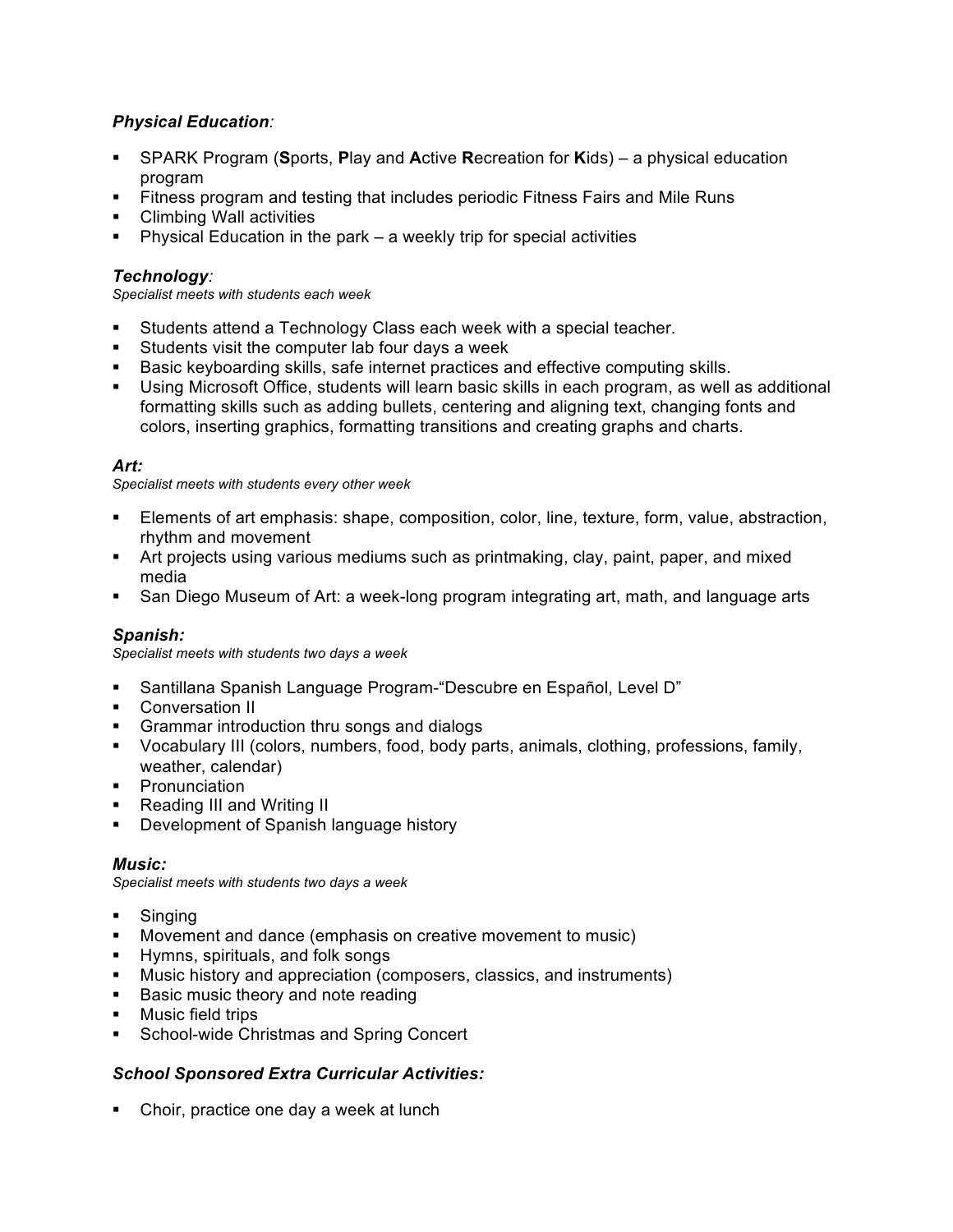

## *Fourth Grade*

The fourth grade child is entering the first intermediate grade and is becoming a more independent learner. Fourth grade students have already acquired many basic skills in all areas of the curriculum. They are now ready to apply adopted grade level standards in each subject area as their educational experience continues to develop. At City Tree Christian School, our goal is to meet the developmental, academic, social, and spiritual needs of our students. Below you will find a summary of the main fourth grade curriculum materials we use as well as special classroom and school-wide activities which enhance our students' learning experiences.

#### *Language Arts:*

- § McMillan/McGraw-Hill Language Arts Program*- "California Treasures"*
- § McMillan/McGraw-Hill Advanced Spelling Program
- A Beka Language Program
- § Learning Headquarters writing program (journals, literature responses, creative writing, book reports using various genres, sharing reports, reports tied to social studies and science)
- § Literature circles
- Oral presentations (current events, poetry, reports tied to literature, social studies, and science)
- **•** Weekly visits to the school library

#### *Math:*

- § Houghton Mifflin Harcourt Math In Focus: Singapore Math by Marshall Cavendish
- § Hands on activities using math manipulatives and math games

#### *Science:*

- Amplify Science- active engagement in science and engineering, hands on experiments based on Next Generation Science Standards
- **■** Mystery Science program
- Bi-weekly STEM activity challenges
- **Human Growth and Development Materials**
- Subject related field trips
- School-wide Science Fair using the scientific method

#### *Social Studies:*

- McMillan/McGraw-Hill Social Studies Program- "Our Golden State"
- Map skills related to the state of California
- § Sacramento Trip field trip to the state capital
- School-wide Multicultural Fair each classroom conducts an in-depth study of a particular country or culture and shares their knowledge with others

- § Children Desiring God Program- *"How Majestic is Your Name"*
- § Chapel each Friday 10:30-11:10am
- § Memory Verse Program- students memorize verses related to chapel lessons
- Bible reading, prayer, and devotions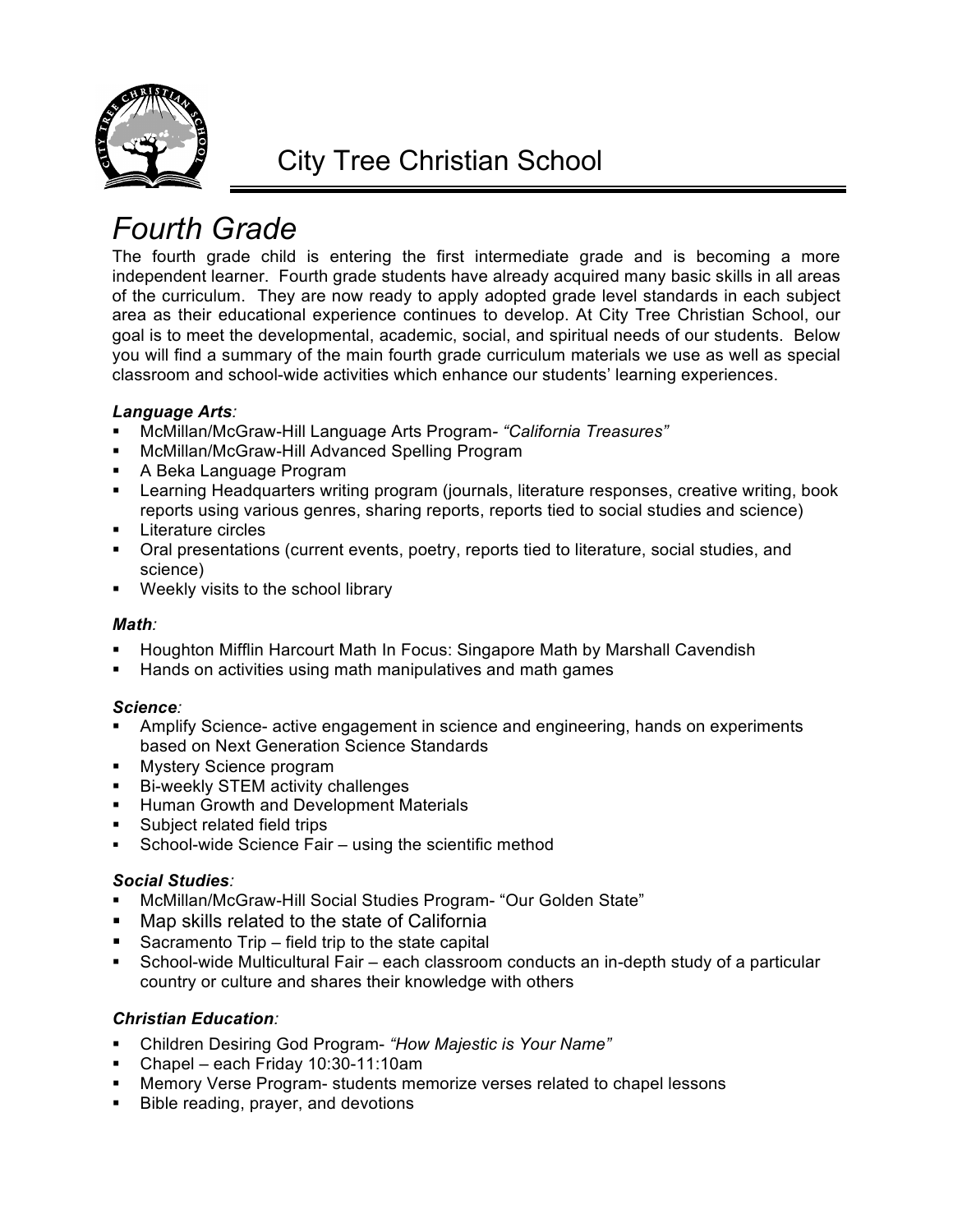- Skill based and collaborative units (Frisbee, jump rope, dance, etc)
- § Fitness program and testing that includes periodic Fitness Fairs and Mile Runs
- § Physical Education in the park a weekly trip for special activities

### *Technology:*

*Specialist meets with students each week*

- § Students attend a Technology Class each week with a special teacher.
- § Students visit the computer lab four days a week
- § Classroom laptops, tablets, and iPad minis
- § Working in Microsoft Word, Excel, PowerPoint and internet sites, students will move beyond the basics of formatting in each program and utilize more advanced formatting features such as line spacing, text alignment, tables, columns, animation and charts to effectively present content.
- § Students will learn to use Google Classroom/documents for various projects
- Work on accuracy in keyboarding skills

#### *Art:*

*Specialist meets with students every other week*

- § Elements of art emphasis: form, value, line, symmetry, proportion, contrast, emphasis, texture, composition, and perspective
- Art projects using various mediums such as yarn weaving, mosaic tile, paint, graphite, and pastels
- San Diego Museum of Art: a week-long program integrating art to social studies topics

#### *Spanish:*

*Specialist meets with students two days a week*

- § Santillana Spanish Language Program-"Descubre enl Español, Level E"
- Conversation III, Reading IV, Writing III
- § Grammar introduction thru songs and dialogs
- § Vocabulary IV (colors, numbers, food, body parts, animals, clothing, professions, family, weather, calendar)
- Pronunciation
- **Development of Spanish language history**

#### *Music:*

*Specialists meet with students one day a week for music and three days a week for concert band program*

- § Singing and dancing
- § Hymns, spirituals, and folk songs
- Music history and appreciation (composers, classics, and instruments)
- § *"Essential Elements for Band" "*, comprehensive band meth
- Music theory and instrument technique
- § Music related field trips
- § School-wide Christmas and Spring Concerts

#### *School Sponsored Extra Curricular Activities*

- § Choir, practice one day a week at lunch
- § Student Council
- **EXTERGIVER Athletics: volleyball (girls) and basketball**
- Kings' Daughters (girls)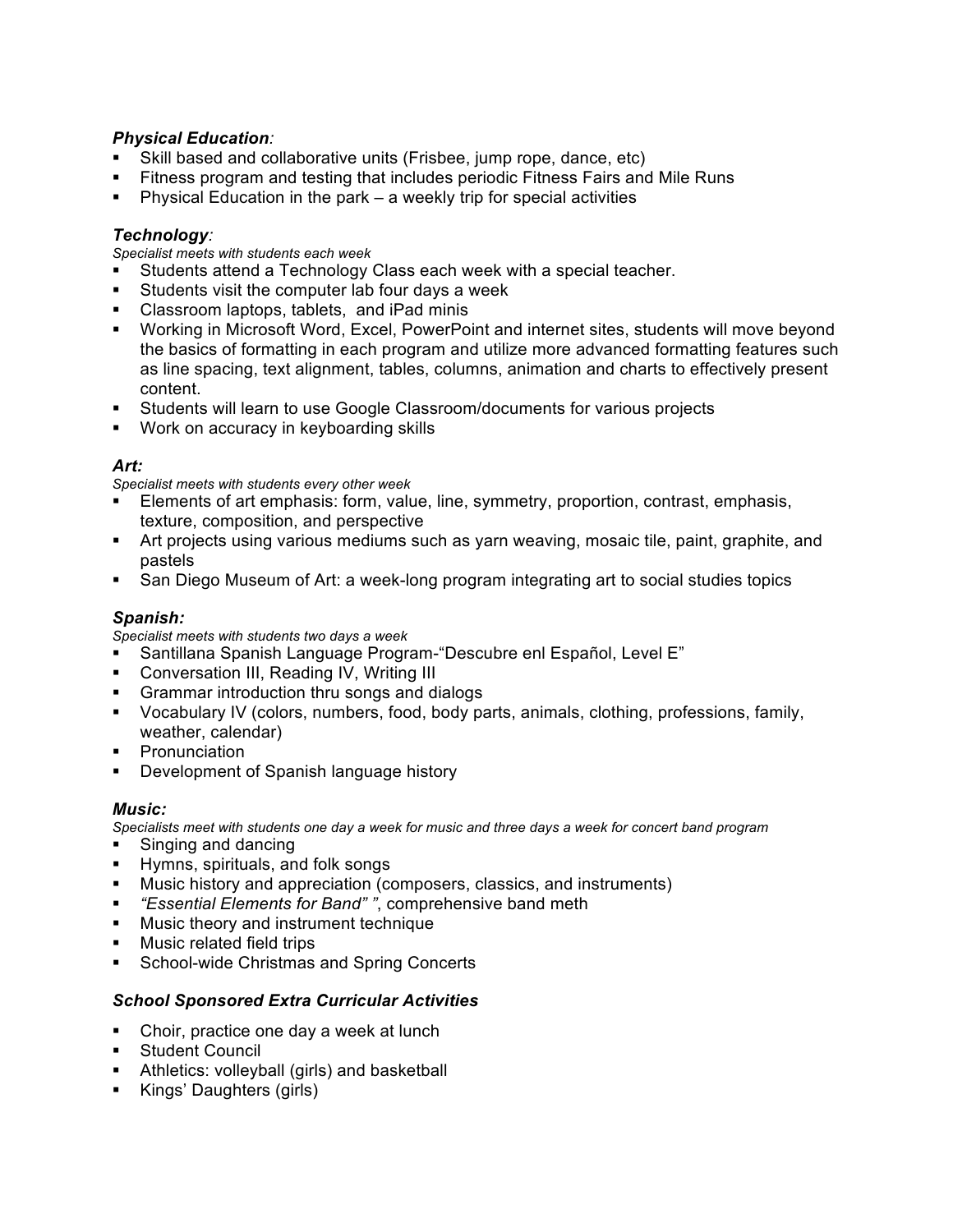

# *Fifth Grade*

Our goal is to meet the developmental, academic, social, and spiritual needs of our students. The fifth grade student has many skills in the area of reading and writing. They are now ready to apply these skills in each subject area. Below you will find a summary of the main fifth grade curriculum materials we use as well as special classroom and school wide activities which enhance our students' learning experiences.

### *Language Arts:*

- § McMillan/McGraw-Hill Language Arts Program*- "California Treasures"*
- § Literature circles
- McMillan/McGraw-Hill Advanced Spelling Program
- A Beka Language Program
- § Learning Headquarters common core writing program (journals, various genres, responses to literature, creative pieces, 7 traits of writing, reports)
- § Oral and written presentations (current events, poetry, reports tied to literature, social studies, and science)
- **•** Weekly visits to the school library

#### *Math:*

§ Houghton Mifflin Harcourt Math In Focus: Singapore Math by Marshall Cavendish

#### *Science:*

- Amplify Science- active engagement in science and engineering, hands on experiments based on Next Generation Science Standards
- § Mystery Science program
- Bi-weekly STEM activity challenges
- **Human Growth and Development materials**
- Subject related field trips
- School-wide Science Fair using the scientific method

#### *Social Studies:*

- § McMillan/McGraw-Hill Social Studies Program- *"Making a New Nation"*
- § States reports and map skills
- Maritime Museum overnight, living history experience
- § Subject-related field trips
- § School-wide Multicultural Fair each classroom conducts an in-depth study of a particular culture and then opens their doors to share their knowledge with others

- § Children Desiring God Program- *"How Majestic is Your Name"*
- § Chapel each Friday 10:30-11:10am
- § Memory Verse Program- students memorize verses related to chapel lessons
- Bible reading, class discussion, prayer, and devotions